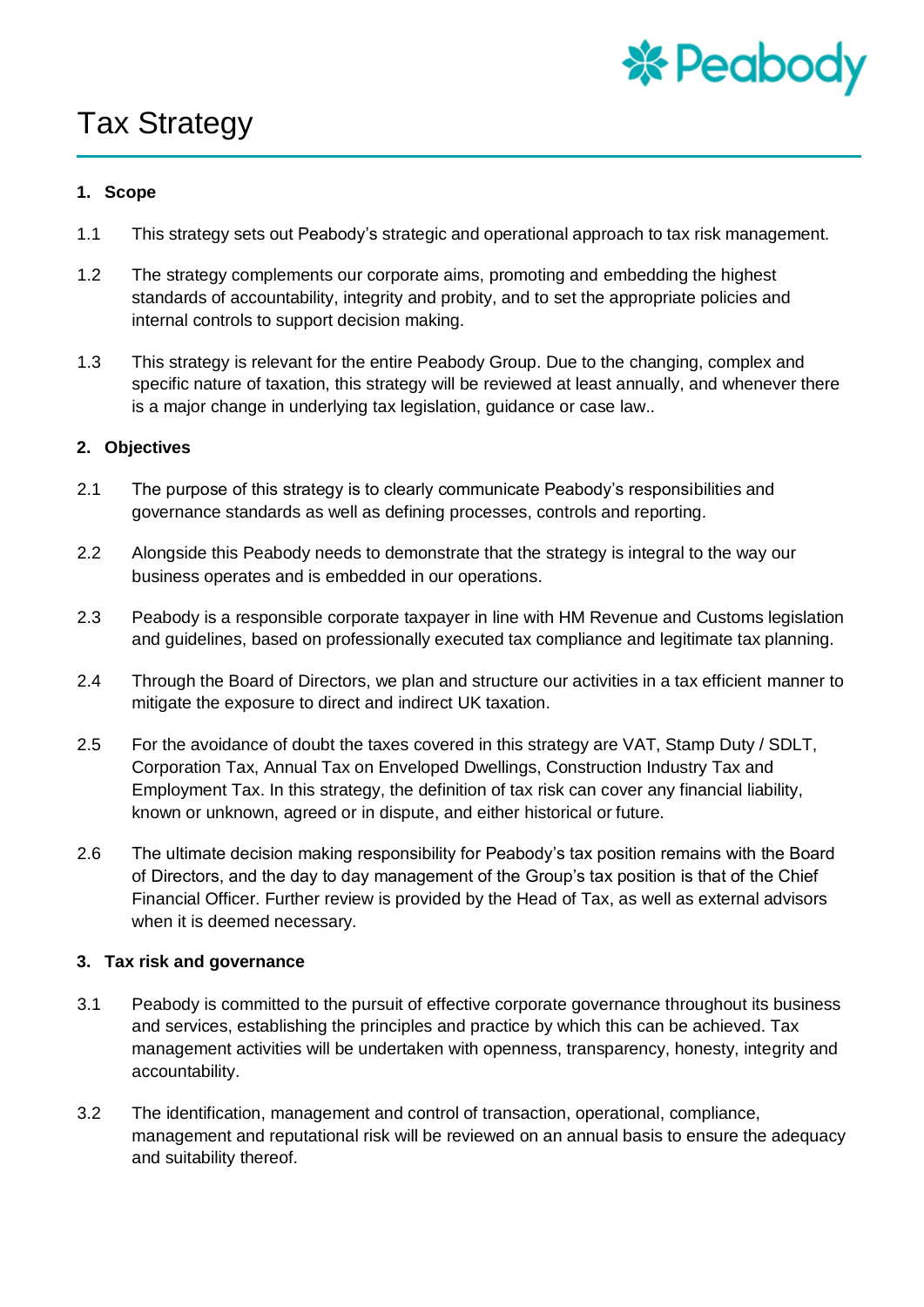# Tax Strategy

3.3 The Head of Tax is responsible for ensuring policies and procedures are in place, maintained and adopted throughout the business.

## **Transaction risks**

- 3.4 Specific transactions undertaken by Peabody, particularly land acquisitions, can be complex areas which give rise to greater risks. Peabody will ensure that the risks are properly assessed, are appropriate and will be signed off by the Head of Tax.
- 3.5 Third party advice will be sought for transactions that are highly complex or may result in high tax losses for Peabody.

#### **3.5.1 Operational risks**

Peabody will manage the risks by applying tax law, legislation and decisions to routine everyday business operations.

#### **3.5.2 Compliance risks**

Risks associated with meeting tax compliance obligations will be eliminated by ensuring the processes are based on up to date knowledge and proper and efficient use of technology.

#### **3.5.3 Management risks**

Peabody will ensure that those charged with managing tax risks have the skills and ability to do so.

#### **3.5.4 Reputational risks**

Consideration will always be given prior to any tax planning commencing that may expose Peabody to reputational damage should it become public knowledge.

3.6 Peabody will manage each of the above by engaging in early communications with stakeholders, automating systems, undertaking training, attending technical updates and liaising with external advisors.

## **4. Tax planning**

- 4.1 Within the group there are Registered Providers, both charitable and non-charitable, as well as other charitable entities. It is in the best interests of the Group to pursue activities that contribute, both directly or indirectly, towards the primary purpose charitable objectives of Peabody Trust.
- 4.2 Activities undertaken within Peabody Trust that contribute to its charitable purpose (or an investment – either capital or revenue) are afforded full exemption from Corporation Tax. Activities that are non-charitable are taxable, these activities should be undertaken in noncharitable subsidiaries of Peabody Trust.
- 4.3 Peabody will engage in efficient tax planning that supports the business. We will not engage in artificial tax arrangements nor will we be party to the artificial tax arrangements of a customer, supplier, or other third party.